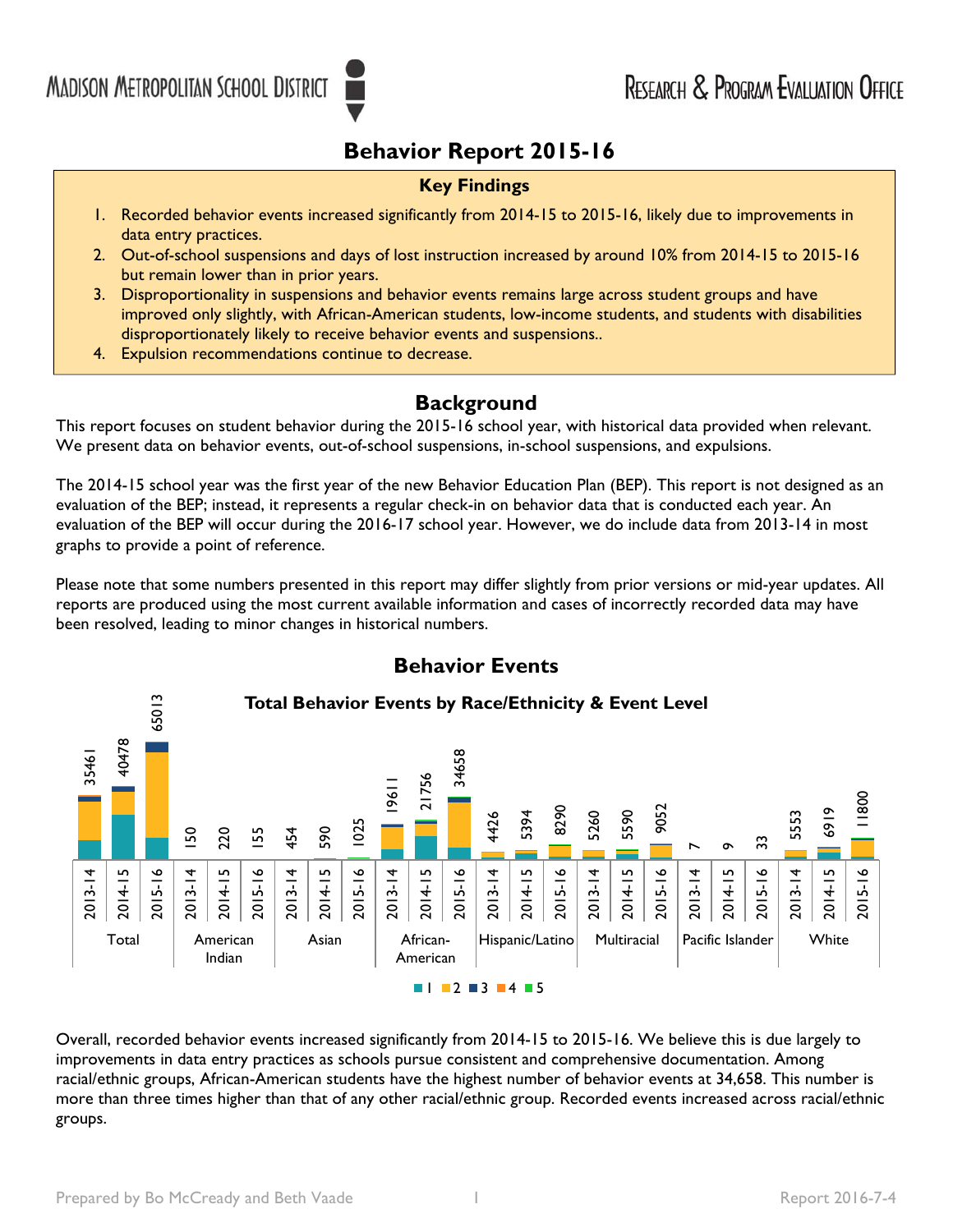

We observe increases in recorded behavior events across other demographic groups as well. These increases are relatively consistent across groups, indicating that the district's overall increase in recorded behavior events is not driven disproportionately by any specific demographic group.

In addition to examining overall behavior events, we also looked at the disproportionality of events by race/ethnicity.



# **Demographics of Behavior Events vs. District Overall - Race/Ethnicity**

Behavior event disproportionality continues to improve slightly, although significant disparities still remain. African-American students make up 18% of the district and receive 53% of behavior referrals; conversely, white students make up 43% of the district but receive only 18% of behavior referrals. African-American students receive 47% of behavior events in elementary school, 62% in middle school, and 57% in high school.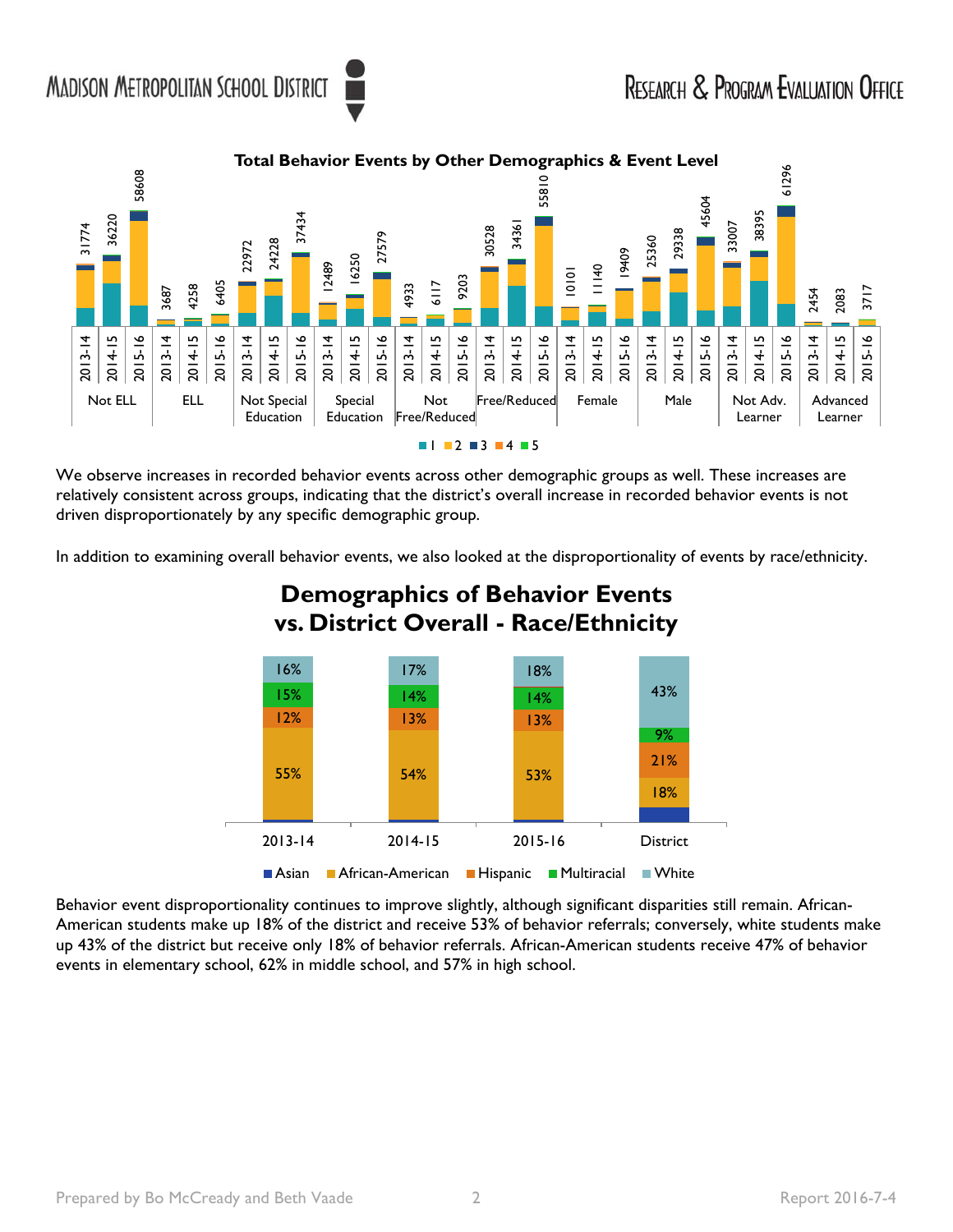## **Out-of-School Suspensions**



Out-of-school suspensions are very low in early grades, peak in middle school, and decline through Grade 12. This trend is consistent with prior years.



### **Days of Instruction Lost - Out-of-School Suspensions**

Days of instruction lost to out-ofschool suspension increased from 2014-15 to 2015-16 but remain much lower than in prior years.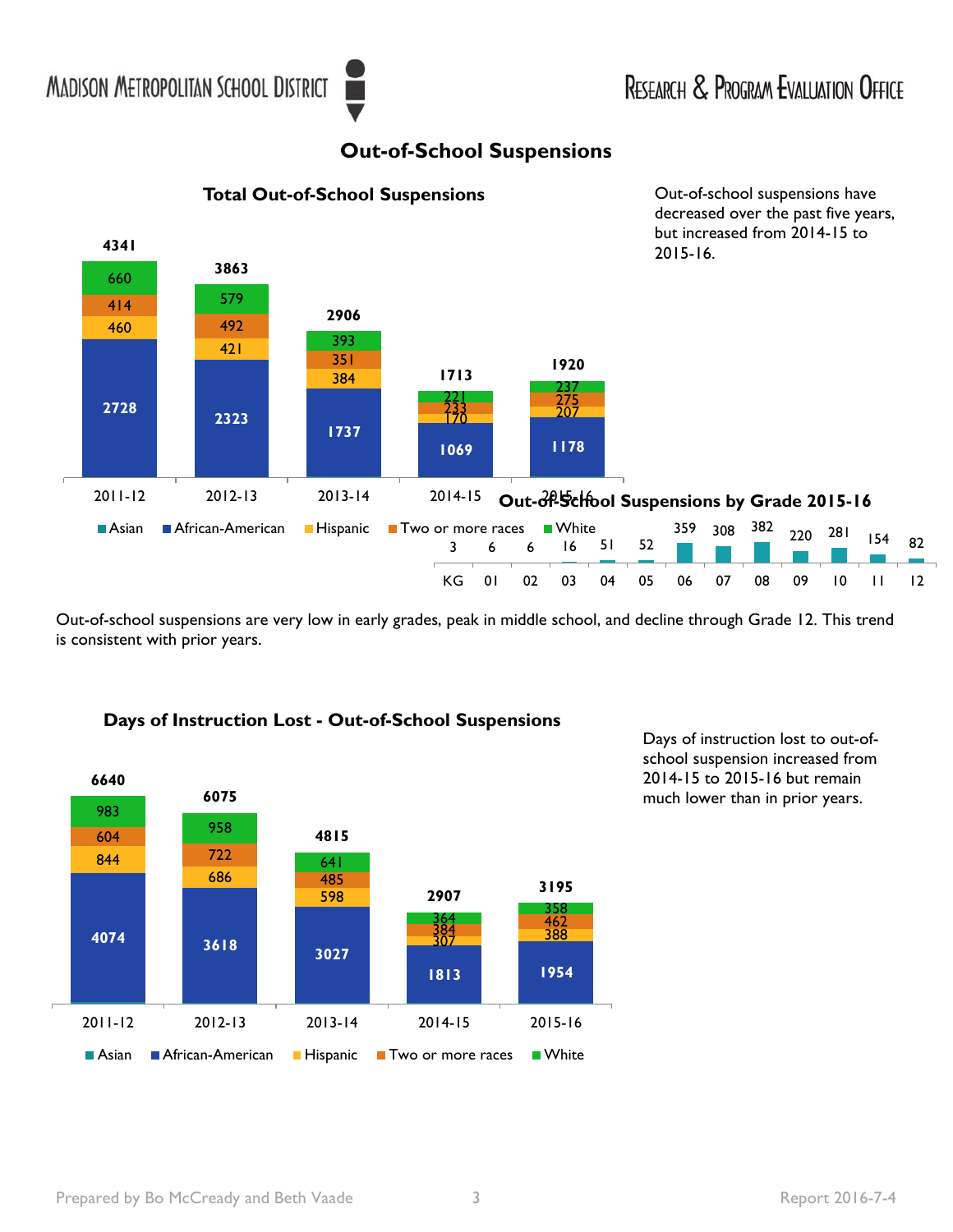

Total suspensions and days of lost instruction decreased slightly at the elementary level but increased in both middle and high school from 2014-15 to 2015-16, although both numbers are still noticeably lower than in 2012-13.



Racial/ethnic disparities in out-of-school suspensions remain very similar across the past three years. African-American students receive 57% of out-of-school suspensions in elementary school, 61% in middle school, and 63% in high school.



Male students and students with disabilities receive a disproportionate share of out-of-school suspensions. English Language Learners are suspended at lower rates than their peers. Suspension disproportionality by gender improved from 2014-15 to 2015-16, with male students moving from 70% of suspensions to 65% of suspensions.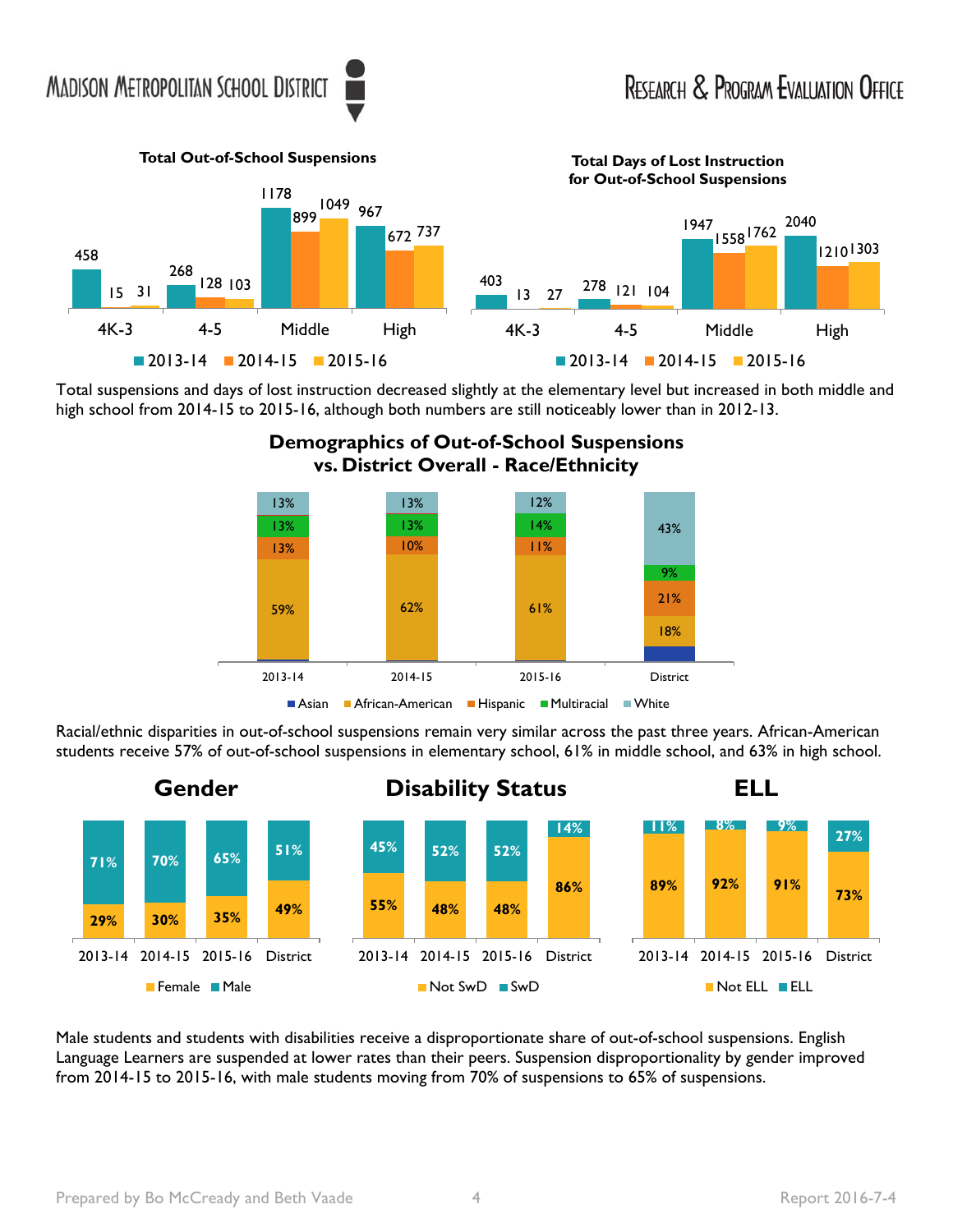**Free/Reduced Lunch Advanced Learner** 



Low-income students are much more likely and Advanced Learners much less likely to be suspended than their peers.

 shows the percent of students identifying with each student group that had at least one out-of-school suspension during Another way to consider suspension disproportionality is through suspension rates and risk ratios. The table below the school year.



**Percent of Students Suspended (Out-of-School)** 

Across student groups, suspension rates increased slightly from 2014-15 to 2015-16. These rates remain lower than in 2013-14, though, particularly for African-American students, multiracial students, and students receiving special education services. There are noticeable disproportionalities between groups.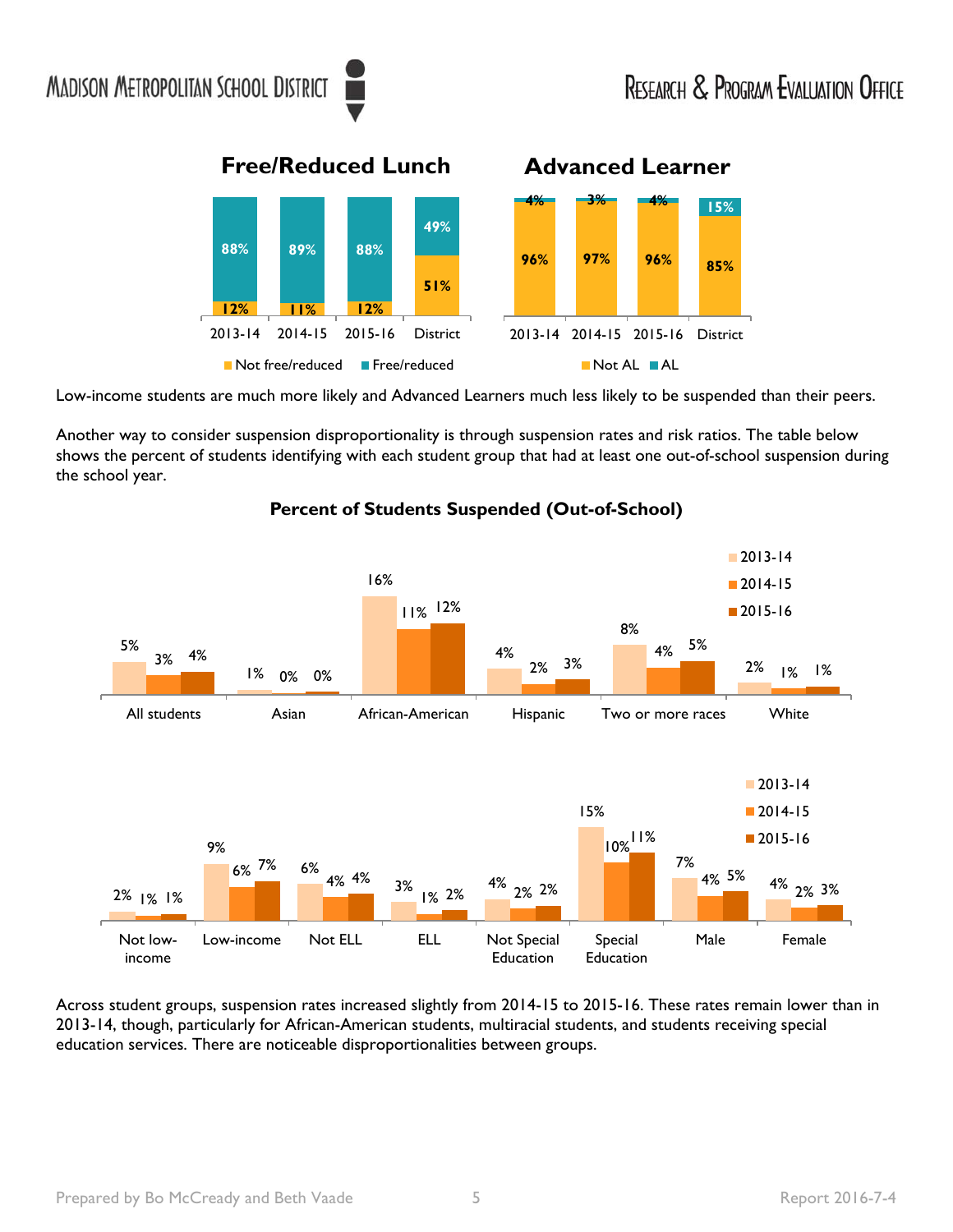races

The table to the right illustrates out-ofschool suspension risk ratios, or the relative risk that a student would receive an out-of-school suspension during the year based on their racial/ethnic identification. The rates presented are relative to white students; a number higher than 1.0 means a student identifying as that race/ethnicity is more likely to be suspended than a white student, while a number lower than 1.0 means they are less likely to be suspended.

## 10.2 2013-14  $8.2$   $8.6$  2014-15 2015-16 4.1 4.2 4.1  $2.2$   $1.7$  1.9 0.4 0.3 0.3 **1.0 1.0 1.0** 1.0 **1.0** 1.0 **1.0** 1.0 **1.0** 1.0 **1.0** Asian African-American Hispanic Two or more White

**Out-of-School Suspension Risk Ratios** 

From this table, we can see that African-American students' risk ratio remains very high but has improved from 2014-15 to 2015-16.

## **In-School Suspensions**



#### **Total In-School Suspensions**

In-school suspensions increased significantly from 2014-15 to 2015-16, to their highest level in five years. However, this increase is driven by five schools whose in-school suspensions increased by a total of 847, about 91% of the total increase. In addition, Student Services staff focused on communicating expectations for when removal school be documented as in-school suspension for 2015-16Out of 50 schools, 26 increased and 24 stayed consistent with or decreased their use of in-school suspensions.

As with out-of-school suspensions, inschool suspensions are low in elementary school, peak in middle school, and decline through Grade 12. Most of the year-to-year increase in in-school suspensions is driven by middle and high school; for example, in-

#### **In-School Suspensions by Grade 2015-16**



school suspensions in Grade 8 increased from 195 to 527, and in-school suspensions in grade 11 increased from 49 to 160.

Disproportionality for in-school suspensions remains similar to out-of-school suspensions; as such, we choose not to present full breakouts in this report.